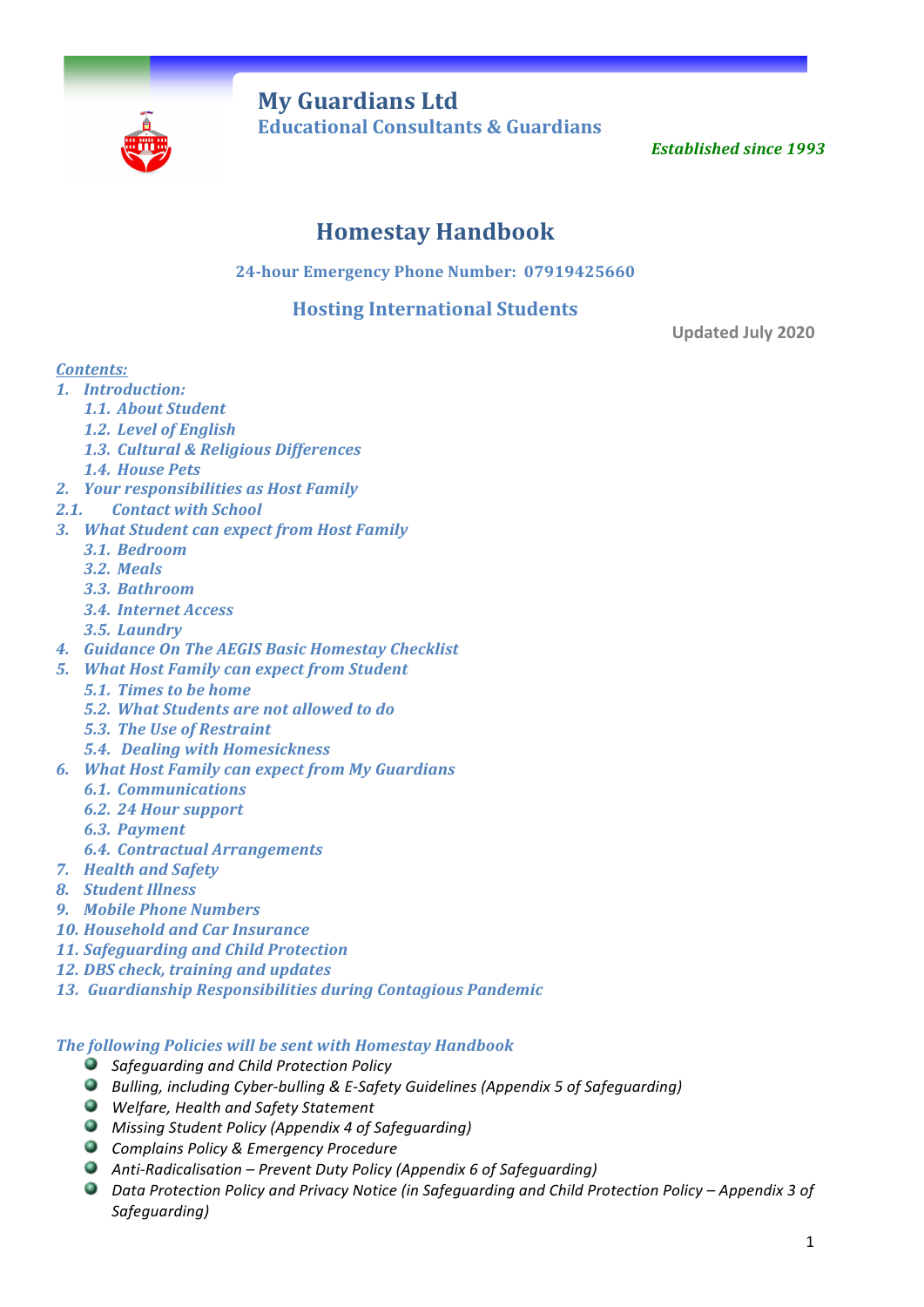## *1. Introduction:*

## *1.1. About Student*

Your visitor will normally be attending a private boarding school in the UK. Many of these schools offer fixed "Exeat" weekends in addition to the normal half-term holidays. During these periods, the boarding houses close giving staff and students a break, and the students are required to have alternative accommodation arrangements. 

When your student first arrives at your home it is important to be welcoming and understanding, as staying in an unfamiliar environment can be an anxious time for a young person. So although students will sometimes spend time in their room working or playing, access to your living areas to watch TV, chat with your family or relax is invaluable. We always ask our hosts try to include our students within the routines of your family as possible and provide a homely environment.

## *1.2. Level of English*

A student's command of English may at first be limited and initially they may not communicate with you very much. Imagine yourself in the students' situation! Please treat your student, as you would wish your own children to be treated if they were staying with a host family, and hosting will be a rewarding experience.

Most students are interested in the host family they are staying with and like to chat about experiences in their own country and here. It is good to involve them in helping you around the house, perhaps asking them to set the table, calling other students or family members to the table, make tea or coffee for everyone etc. Try them on a few of the following family activities: cinema visit, visit to town centre, supermarket or local shopping centre, swimming, cooking.

Don't worry if the students want to spend some time 'chilling out', lying in or playing computer games. School life can be very busy, and some relaxation time is often what is needed.

## *1.3. Cultural & Religious Differences*

As a host family you may find that the most difficult part of hosting a student will be resolving cultural differences. Knowing a little about some of these cultural differences may help you identify a misunderstanding before it becomes a problem.

Here are some of the *cultural differences* we hear about most often:

- $\frac{4}{10}$  Some students find it difficult to accept the control and supervision of their host family. Students may not understand that the new country not always is a safe place, and that it is important you know where they are at all times. You may need to talk together about why it is important for you and your family to know where our student is and with whom. Express your thoughts and concerns clearly and openly.
- $\ddotplus$  Discipline can also differ from culture to culture. Share your family's disciplinary standards with our student and so student understands all of your house rules.
- $\blacksquare$  We give our students guidelines on what is acceptable in the UK compared to their culture.

#### *Religious differences:*

As we all know, the topic of religion can be sensitive and sometimes controversial. Naturally you might have different views and your student may not wish to follow your religious practices and activities. We ask that you respect their beliefs and religious preferences. These differences, when discussed in a positive manner, can contribute significantly to the student experience. You will see their religion listed on their profile.

#### *1.4. House Pets*

Many British households own pets. Different cultures view pets in many different ways. Some cultures view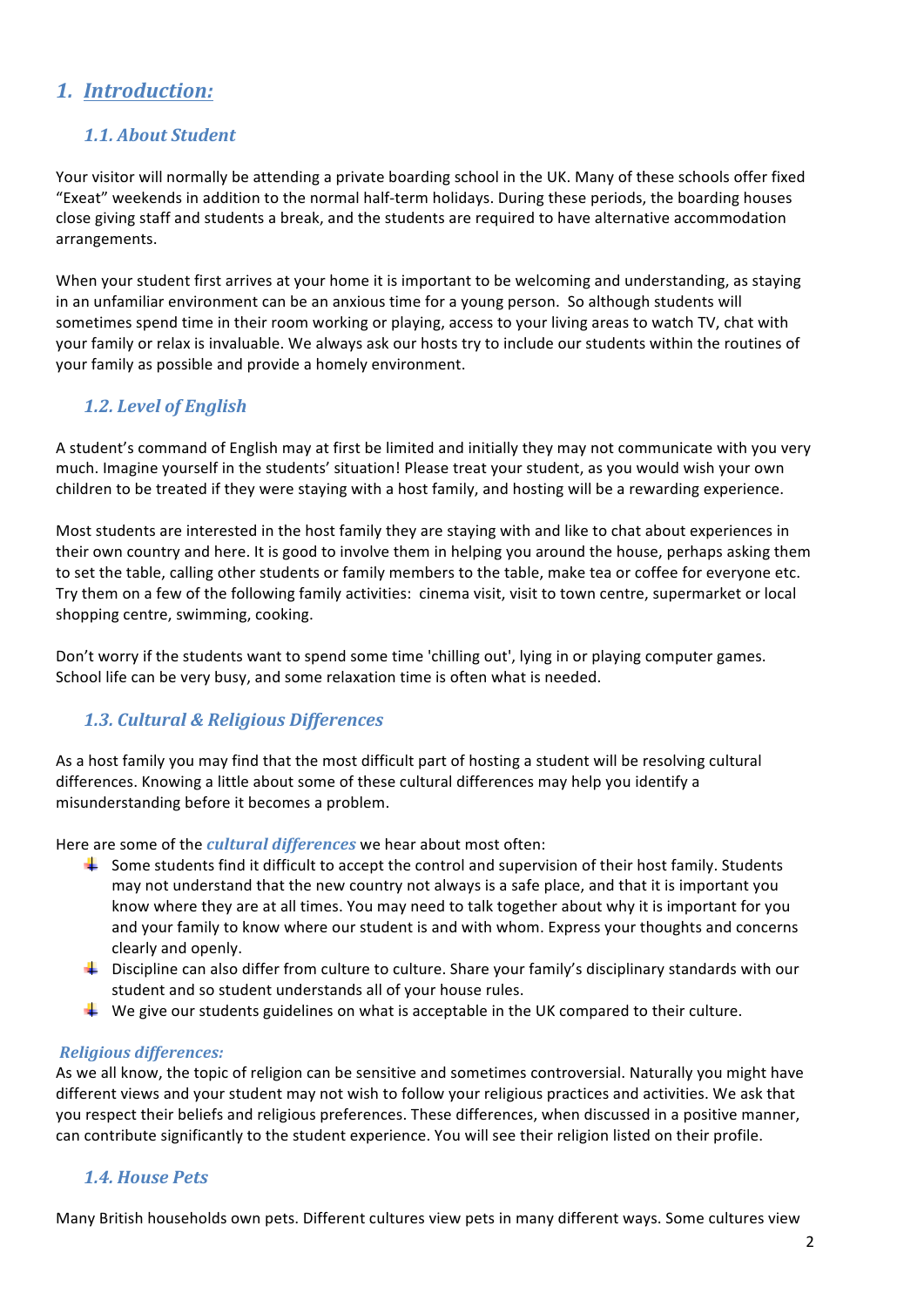man's best friend, a dog, as unclean. Some cultures fear cats, as being superstitious links to the unknown. Do not be insulted if your student shows genuine fear or discomfort to be around the family pets. Quite often it just takes time and patience for the student to adjust.

If you have any concerns either before or during your student's homestay, please do not hesitate to contact us.

## **2. Your responsibilities as Host Family**

During the times that you are hosting, your responsibilities are to protect, care for and provide full board and lodging for your student on a day-to-day basis. Please exercise the same level of care as a responsible parent – 'in logo parentis'.

The overall guardianship responsibility remains with My Guardians, whom you should contact whenever a situation arises in which you are uncertain as to the appropriate action to take. Untoward occurrences, such as hospitalization, unexplained student absences or other situations effecting student safety, should be reported to My Guardians immediately. Specifically, should a student we have booked in with you, not arrive within 1 hour of when you are expecting them, it is your duty to advise us of this matter and we will follow up.

Host families are not allowed to contact schools or parents, all communications should be conducted via My Guardians.

# *3. What Student can expect from Host Family*

## *3.1. Bedroom*

Each student should have his or her own room or share with someone of a similar age and of the same sex. Ideally, boys' and girls' bedrooms should be on different floors.

The students should be provided with a comfortable bed, wardrobe, drawers and a study desk or a table with a lamp and a chair, Internet access for daytime use will be also required.

My Guardians needs to be aware of all students' sleeping arrangements in your house, so please confirm these to us, particularly if there are students from alternative organisations. There could only be a maximum total of three students in a Host Family, so if we are not aware of any others you have booked in, please inform us when overall numbers will be greater than three.

## *3.2. Meals*

If the student has any food allergies or religious considerations with food types, we will inform you about these particularities prior to his or her arrival.

**Breakfast** must consist of:

- $\frac{1}{\sqrt{2}}$  Various cereals with milk.
- $\downarrow$  Toast with butter and jam to be made available,
- Fruit juice and a choice of tea, coffee, hot chocolate.

However, many students would greatly appreciate a traditional English cooked breakfast on weekends.

**Lunch** can be:

- $\downarrow$  A light meal, soup and bread, or sandwiches,
- $\downarrow$  But a jacket potato, cheese on toast, or maybe pasta or noodles could be offered as an alternative, with some salad, fruit or a yoghurt, etc.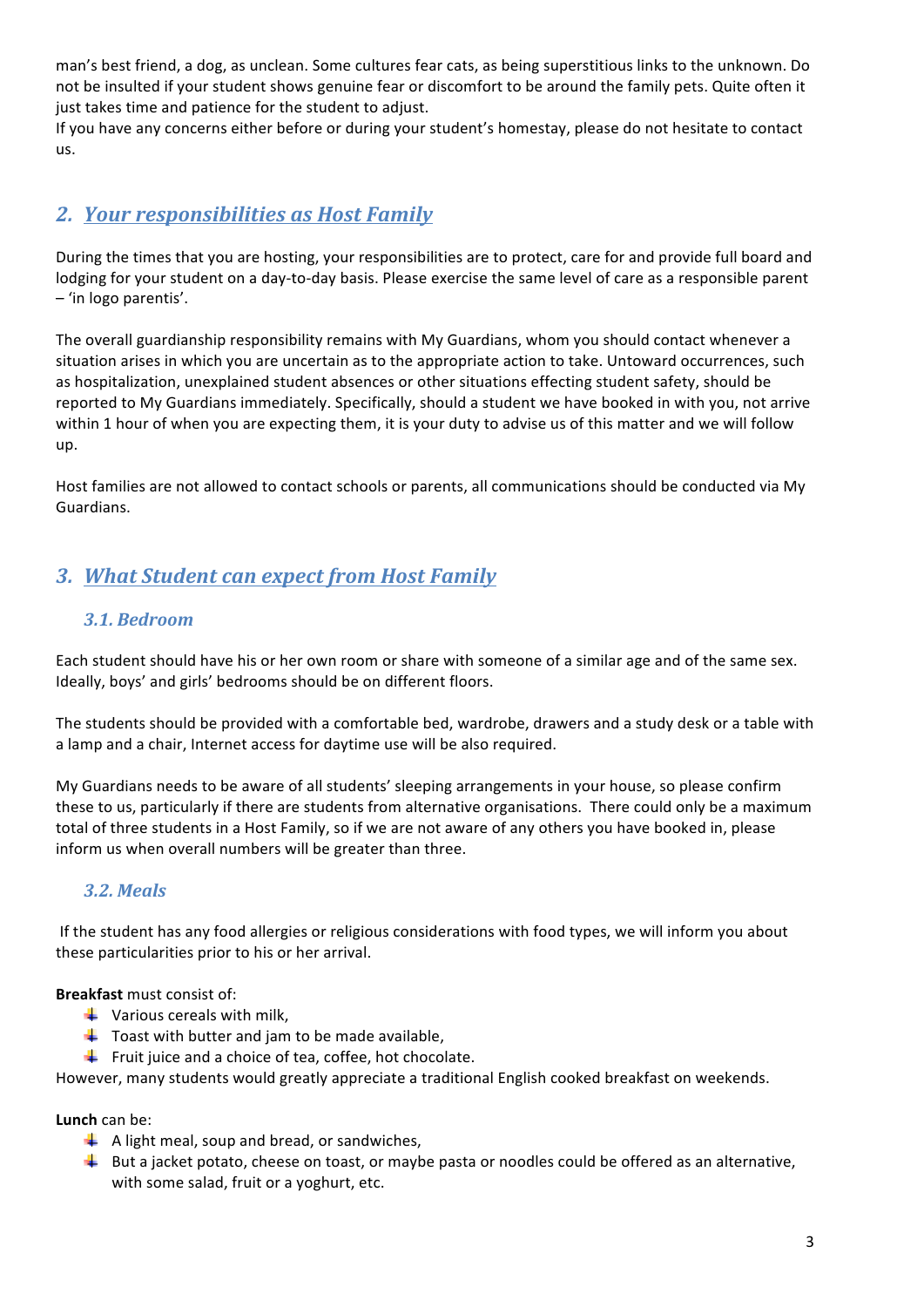**Evening meal** must consist of:

- $\downarrow$  Meat or fish with potatoes or rice or pasta and vegetables,
- $\overline{\phantom{a}^+}$  Hot or cold dessert or fruit and/or cheese,
- $\overline{\textbf{B}}$  Bread or similar should be available if requested,
- $\overline{\phantom{a}^+}$  Cold water, tea, coffee, hot chocolate.

**Snacks**, something like biscuit or cake or some fruit should be available.

A hot drink and a biscuit before going to bed would be appreciated, especially if the dinner is early. Table manners and food preferences vary from culture to culture. Ask the student if there are any foods he or she likes or dislikes.

Some cultures chew with their mouths open. Some cultures do not use verbal manners as part of their everyday conversation. To help them fit in it might be helpful to teach your student a few courtesy phrases such as, "Please pass the..." or "Thank you for the..."

At first, participation in mealtime conversations may be limited as speaking English can be stressful, as well as, some cultures do not encourage conversations during meals.

## *3.3. Bathroom*

Discuss suitable times for students to use the bathroom, and make sure your student knows how to use the shower, toilet facilities, and where to put any rubbish. You may also suggest a maximum time for a shower, e.g. 10 minutes. Ask them to leave the bathroom clean and tidy.

Ideally, students should have access to a bathroom, which is not shared with any adult member of the host family. Bathroom should have a bathroom door lock fitted.

#### *3.4. Internet Access*

Students expect access to an Internet connection, preferably wireless. The Internet is an essential and cost effective way for students to keep in touch with friends and family and may also be required for homework. However, we would advise that you suggest a time limit be set and informed. Please read a relevant section in our Safeguarding Policy about Internet Access.

Students should not need to use your telephone landline, although some have prepayment cards to ring home to their parents. They should always ask for your permission.

## *3.5. Laundry*

Particularly over a half term, students will have some laundry. Please let your student know where they can put their laundry and the days that you use your machine.

# *4. Guidance on the AEGIS Basic Homestay Checklist*

## *Host family responsibilities:*

 $\downarrow$  Always respect the rights, religion and culture of the student.

The host family should respect the student's religious beliefs, rights and cultural differences, and student should respect theirs. Host families may invite students to attend worship services as part of the cultural experience, but students are not required to participate.

**Ensure the collecting and returning of the student from and to school in accordance with the** school timetable at half terms and exeat weekends, as agreed.

My Guardians provides all host families and drivers with the time for collection of each student, as stated by the school. If there are any changes in the school timetable, My Guardians will contact host families immediately.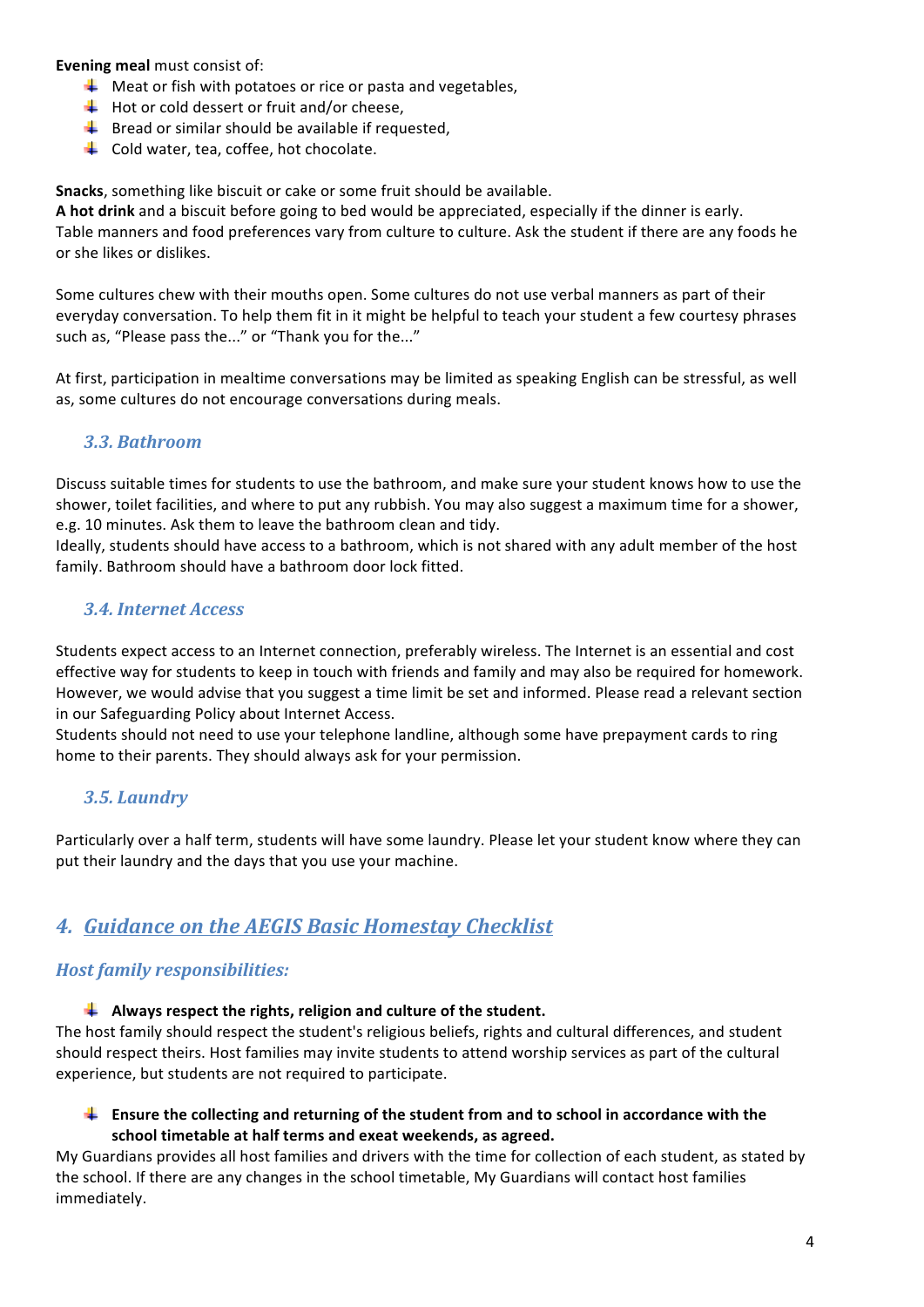#### $\downarrow$  Not release care of the student without the relevant prior agreement.

Host families are not allowed to release care of the student unless they receive the consent of students' parents along with permission from those people the student will be staying with and all arrangements are discussed in advance with My Guardians.

#### **Exercise the same caution as a responsible parent in allowing a student to stay somewhere other** than in the host family home.

Host families are not allowed to let the student go anywhere by themselves, unless they receive the consent of students' parents, along with permission from those people the student will be staying with and all arrangements are discussed in advance with My Guardians.

**Keep in adequate contact with parents, the student, and the school as appropriate and as agreed.** Emergency contact details must be provided to all.

In emergency Host families should keep in touch with parents, students and schools as appropriate and as agreed. My Guardians provides emergency contact details to each host family, student and parents (see Guidelines for host families, Student Handbook and Parent Handbook).

#### **Let us for the student in the home, as would a responsible and caring parent.**

Host families sign the contract where they agree to look after and care for the student in the home, as would a responsible and caring parent.

**When providing accommodation in the home, the host family should take day-to-day** responsibility for the student while he/she is residing there, assimilating the student into the family as far as possible and being available and willing to receive a student into the home when **necessary and as agreed.** 

My Guardians explains to host families that they should act as responsible parents would and make a student feel welcome in their house.

**Use only reasonable, appropriate and lawful means of control and contact with the student so as** to provide comfort to the student if in distress and to maintain safety and good order in the home. Corporal punishment must not be used.

Each host family has to provide comfort to the student if in distress and to maintain safety and good order in the home. No corporal punishment must be used and any instance will be reported in accordance with Safeguarding and child protection policy and procedure.

**Be** at home when the international student is there and providing suitable living and studying **accommodation.** 

My Guardians ensures that host families are at home when their students are there by issuing clear guidance to them (see Homestay Handbook) and by contacting students directly.

 $\blacksquare$  Not accept paying guests into the household, or be running a bed and breakfast, whilst providing hosting services in the home for an international student.

Host families are not allowed to accept paying guests into the household, or be running a bed and breakfast, whilst providing hosting services in the home for an international student according to the contract with My Guardians.

**Provide a consistently good standard of accommodation and meals, where this is part of the arrangements made.** 

My Guardians ensures that host families provide consistently good standards of accommodation and meals to each student by issuing clear guidance to them.

**Allow** a representative of guardianship organisation to inspect the suitability of the accommodation at least once a year.

All host families have to allow a representative of My Guardians to inspect the suitability of the accommodation at least once a year according to our policies and procedures.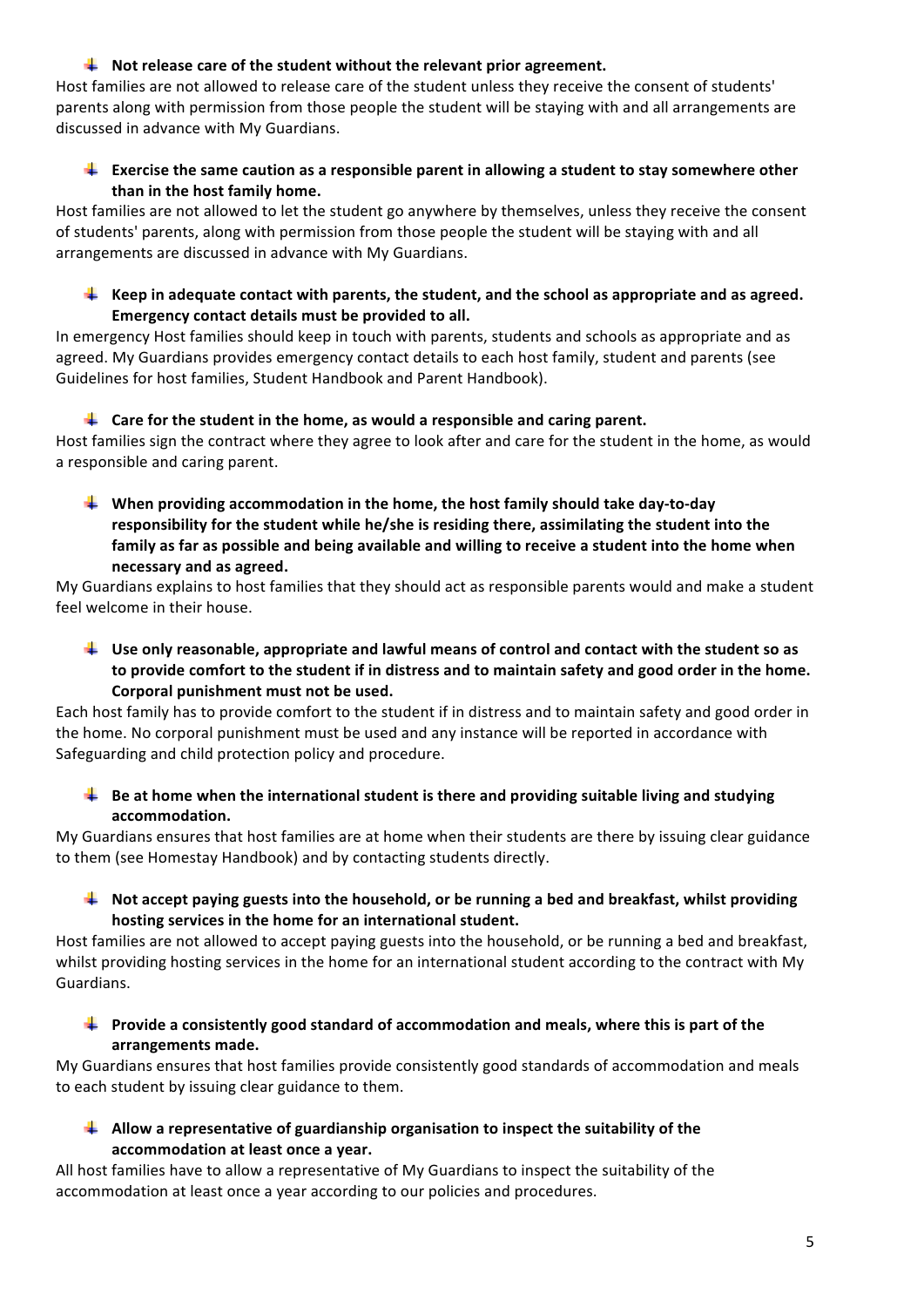#### **Attend any relevant induction or other training offered by guardianship organisation.**

My Guardians ensures that all host families take Basic Awareness training in accordance with Safeguarding and child protection policy and procedure.

#### **Ensure that adequate insurance arrangements are in place for home and Car and adequate** attention to health and safety in the home.

During registration process for host families My Guardians ensures that all of them have insurance for home and car and each host family pays attention to health and safety in their home. Compliance with this policy will be monitored through on-going supervision and periodic reviews.

My Guardians do not have day students and do not intend to have day students with homestays, as our expertise is based with providing care for boarding school students. However if we were to decide to have a day student, we know that the Local Authority needs to be informed and private fostering needs to be arranged. We would ensure compliance with the Private Fostering legislation and report to the Local **Authority as appropriate.**

## *5. What Host Family can expect from Student*

Students have guidelines on staying in a Host Family, and although they are paying guests and don't have particular duties or chores, they are expected to be polite and courteous, and you should give them friendly guidance on this if required. It is likely that your student will have a lot of schoolwork and possibly revision to do during the holiday period, so they may spend more time in their bedroom than you would expect. Please also be aware of cultural and background differences; they normally prefer to play computer games rather than walk in the countryside!

## *5.1. Times to be home*

My Guardians has guidelines for students on times to be home:

- $\perp$  Aged under 14 years old must be accompanied by an adult member of their host family.
- $\downarrow$  Aged 14 year olds should be home no later than 21.00pm
- $\downarrow$  Aged 15-16 years old 22.00 pm at the latest
- $\downarrow$  Aged 17-18 years old no later than 23.00 pm.

Our students are asked not go to bed too late and be respectful of the family by being quiet during the night when people are sleeping. Recommended bedtime would be 22.00pm-23.00pm, depending on student's age. Students are asked to keep in contact with their host and inform hosts what time to expect them home. If student is delayed, he or she must phone the host family immediately. If student are in serious difficulty, they are also advised to phone My Guardians emergency number and possibly call the police on 999.

## *5.2. Students are not allowed to do:*

- **↓ Staying away overnight** from their host families, for instance, with their friends or relatives, unless My Guardians have already received specific permission, in writing, from students' parents.
- Friends staying overnight students must not have other friends to stay overnight unless they have contacted My Guardians for consent beforehand.
- **H** Having any *friends of the opposite sex* in their bedroom.
- **Using the** *host family's phone or computer* without their permission.
- Hair colour and body piercing are forbidden. Schools do not allow the students to colour their hair and students may not use hair dye in hosts' homes. Same rules apply for body piercing.
- **F Smoking** is not allowed at school or while staying with host families. UK law prohibits the sale of tobacco products to children under the age of 16. Our students are very much familiar about these rules but if you feel you should remind them while they are staying at your home, please do so!
- *L* Drugs: The use of all non-prescription drugs is illegal for anyone in the UK, selling or possessing drugs is against UK law. This means that students may only take medical drugs and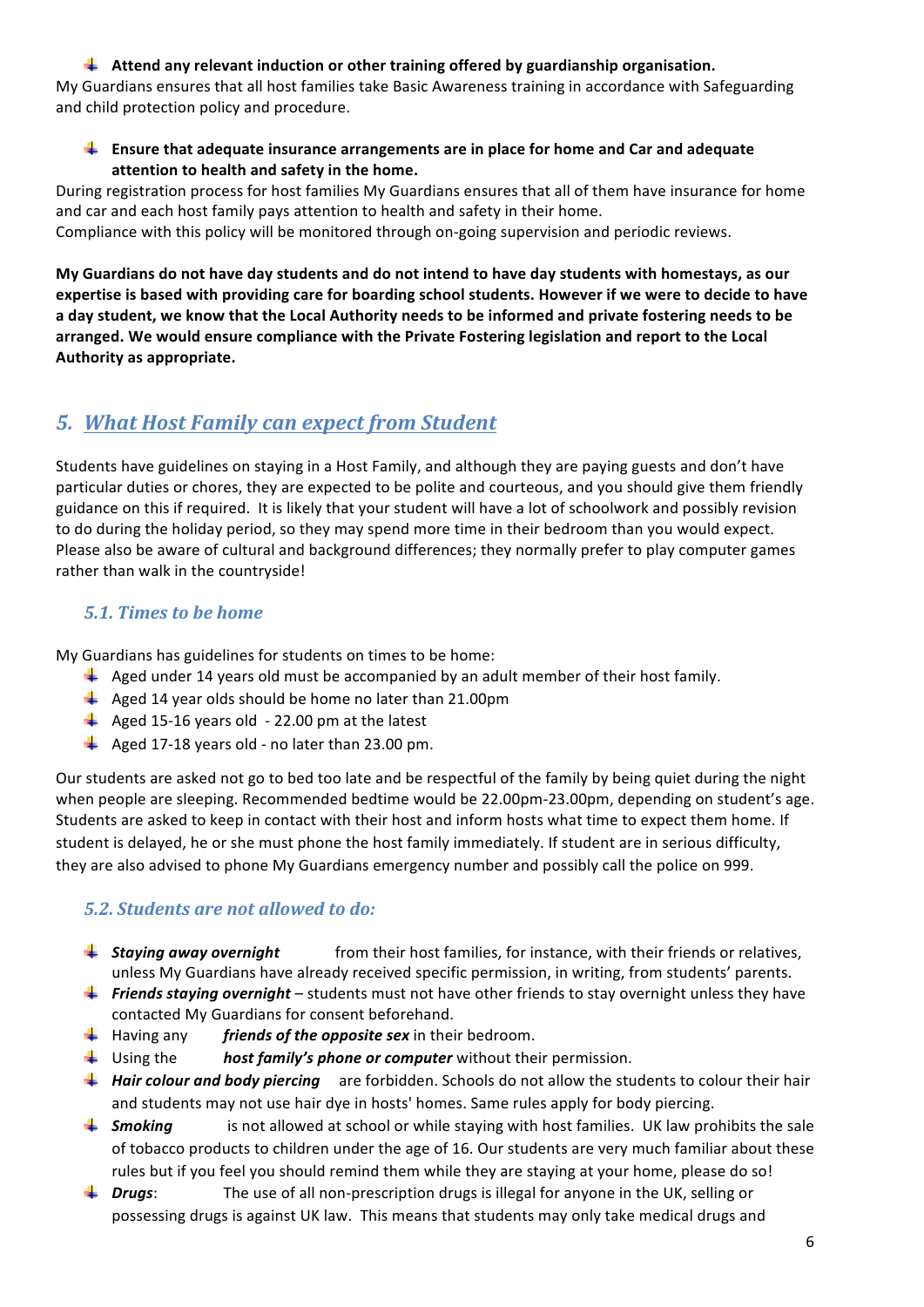medicines issued by their own doctor, hospital doctor or those that you can buy from the chemist without a prescription. Any incidents involving drugs should be reported to My Guardians immediately. My Guardians will contact parents and send back home any student using, selling or possessing drugs.

**4** Alcohol: In UK students have to be 18 years of age to be able to buy and drink alcohol. These restrictions are one of the important rules laid down by UK boarding schools. Same rules apply while staving with host family.

#### If you, as a host family, have any concerns or questions, please contact My Guardians.

## *5.3. The Use of Restraint*

Restraining a child is never acceptable. Corporal punishment is illegal and must never be used. Host families must be aware that they use only reasonable, appropriate and lawful means of control and contact with students so as to provide comfort if the student is in distress and to maintain safety and good order in the home. If there is any form of physical restrain then the homestay must contact My Guardians immediately to explain the circumstances.

## *5.4. Dealing with Homesickness*

Most students will experience homesickness at some point during their stay, and this is not unusual. What you can do if your student experiences homesickness:

- $\ddot{\textbf{I}}$  Encourage your student to become involved in activities with your family. This will help your student to be more active and take his or her mind off home and family and help them to make friends.
- $\downarrow$  If your student misses food from home, help your student cook a traditional dish to share with your family.
- **F** Remember that if your student is sad, it is usually homesickness, not a reflection on your family or home. Help your student by communicating and providing a warm, supportive environment.
- $\ddot{\phantom{1}}$  You should notify My Guardians if the student is encountering any exceptional problems such as anxieties about family matters or serious homesickness.

## *6. What Host Family can expect from My Guardians*

## *6.1. Communications:*

Arrangements regarding the student, school and transfer times will be confirmed to you in writing prior to arrival. We will visit your house each year and you can contact My Guardians at any time should you have any queries or concerns.

We will make contact with you, as a host family, during our student's stay to check that both parties are happy with how the stay is going.

## *6.2. 24 Hour support:*

My Guardians is available to offer assistance and support, where necessary, for both the host family and the student. If you feel the student is having any problems please contact My Guardians straight away and we will do all we can to help and assist whenever necessary.

## *6.3. Payment:*

*Housekeeping Allowance:* We have a standard rate per night, which will be clarified with you at the time of booking. We are able to confirm in advance, and in writing, the amount you will be paid for the student's stay.

*Expenses:* My Guardians will pay your mileage if you collect the student from school (currently 45p per mile). If the student has no pocket money we can also cover the cost of the student's entrance for activities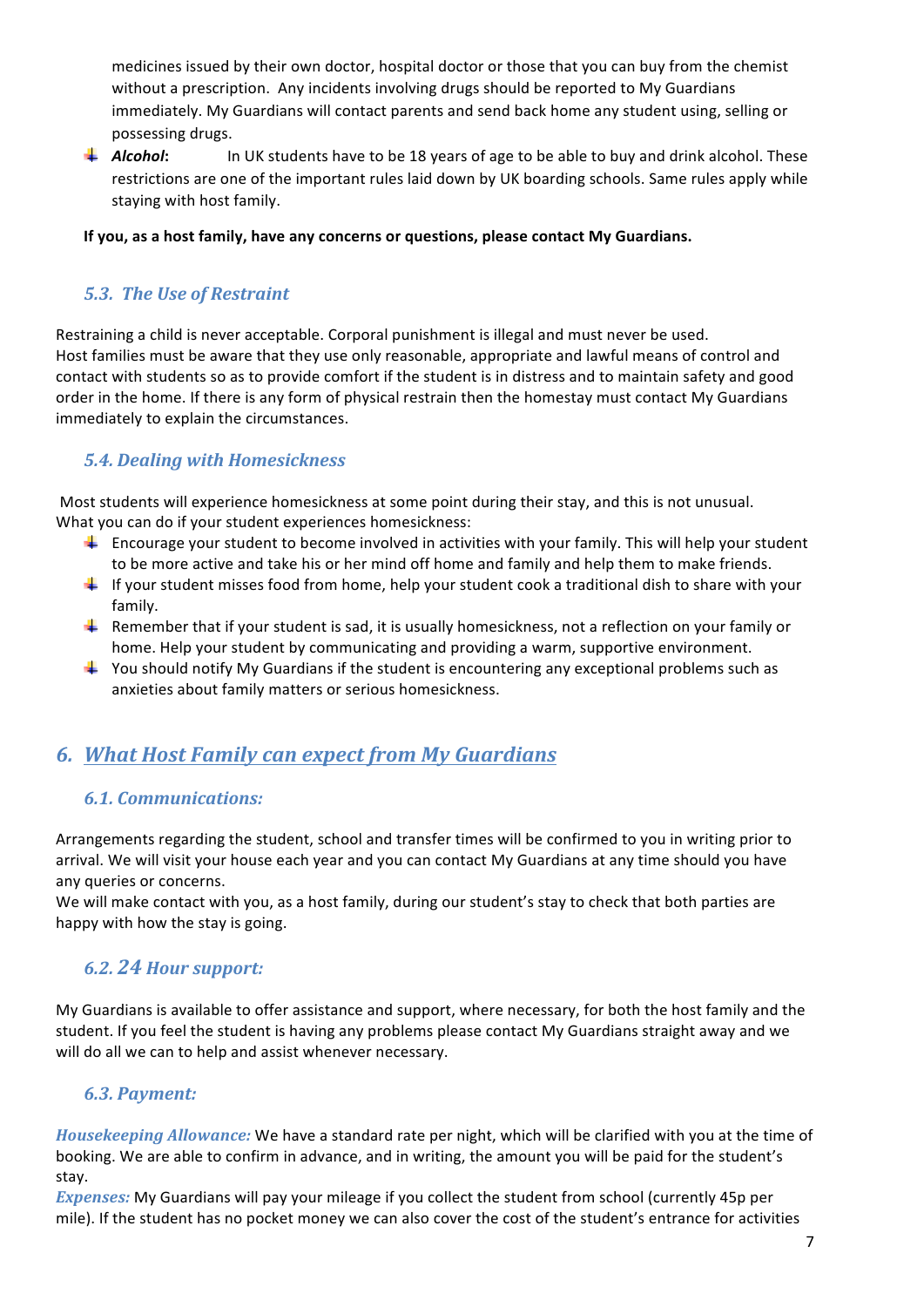such as swimming or cinema (to a maximum of £30, but please ring if in doubt). All claims should be supported by itemized receipts and sent to our office, as expenses are added to the parents' account. Payment is made direct to your bank, using the BACS system.

## *6.4. Contractual Arrangements:*

Please note that due to the guardianship contractual arrangements between My Guardians and you, the Homestay family, as well as our contract with the students and their parents, all arrangements must be done through My Guardians Office.

# *7. Health and Safety.*

- $\blacksquare$  Please make sure all electrical appliances in your home are safe, particularly in the student's room.
- $\ddot{\phantom{1}}$  Smoke alarms and carbon monoxide detectors must be fitted in your home.
- Gas Safety Certificate should be provided to you by a 'Gas Safe' engineer, a copy of which we will ask you to send to us.
- $\frac{4}{10}$  We ask all our host families to explain to the students basic escape routes, access to the outside doors, and the location of any necessary keys, which can be used in cases of emergency.

## *8. Student Illness.*

In case of student illness or accident, take the same precautions as you would with your own child. If in doubt, your first course of action should be to contact your family doctor in the usual way. The student would have been registered with the NHS by the school. If the illness becomes more serious or hospitalization ensues, or treatment at your local A&E is necessary, you should immediately ring My Guardians emergency number: 07919 425 660.

## *9. Mobile Phone Numbers.*

Swap numbers, so they are known to all parties, as well as land line and any other useful contact numbers. As a host, you should at all times know where your visitor is and be able to contact him/her if required.

## *10. Household and Car Insurance.*

My Guardians Ltd has Professional Liability and Indemnity Insurance, but host families must have household contents insurance. Standard policies include cover for accidental damage by visitors and third party liability insurance. Please inform your Insurer that you will have a student visitor in your home. Standard car insurance policies cover the holder for a minimum of third party claims whilst the car is being used for domestic, social and pleasure purposes, but not for business. If in doubt, you should consult your insurer.

# 11. *Safeguarding and Child Protection.*

At My Guardians we take our responsibility for our students very seriously and we have therefore implemented Safeguarding and Child Protection Policy setting guidelines that all our staff must follow to ensure that our students are protected from harm (Appendix 1).

My Guardians is committed to the protection of all children in its care. Our aim is to ensure at all times a caring and secure environment in which students feel safe, respected and valued. We have a policy of trust, openness and clear communication between students, schools, My Guardians personnel and our Homestay Families. Our students' welfare is our top priority.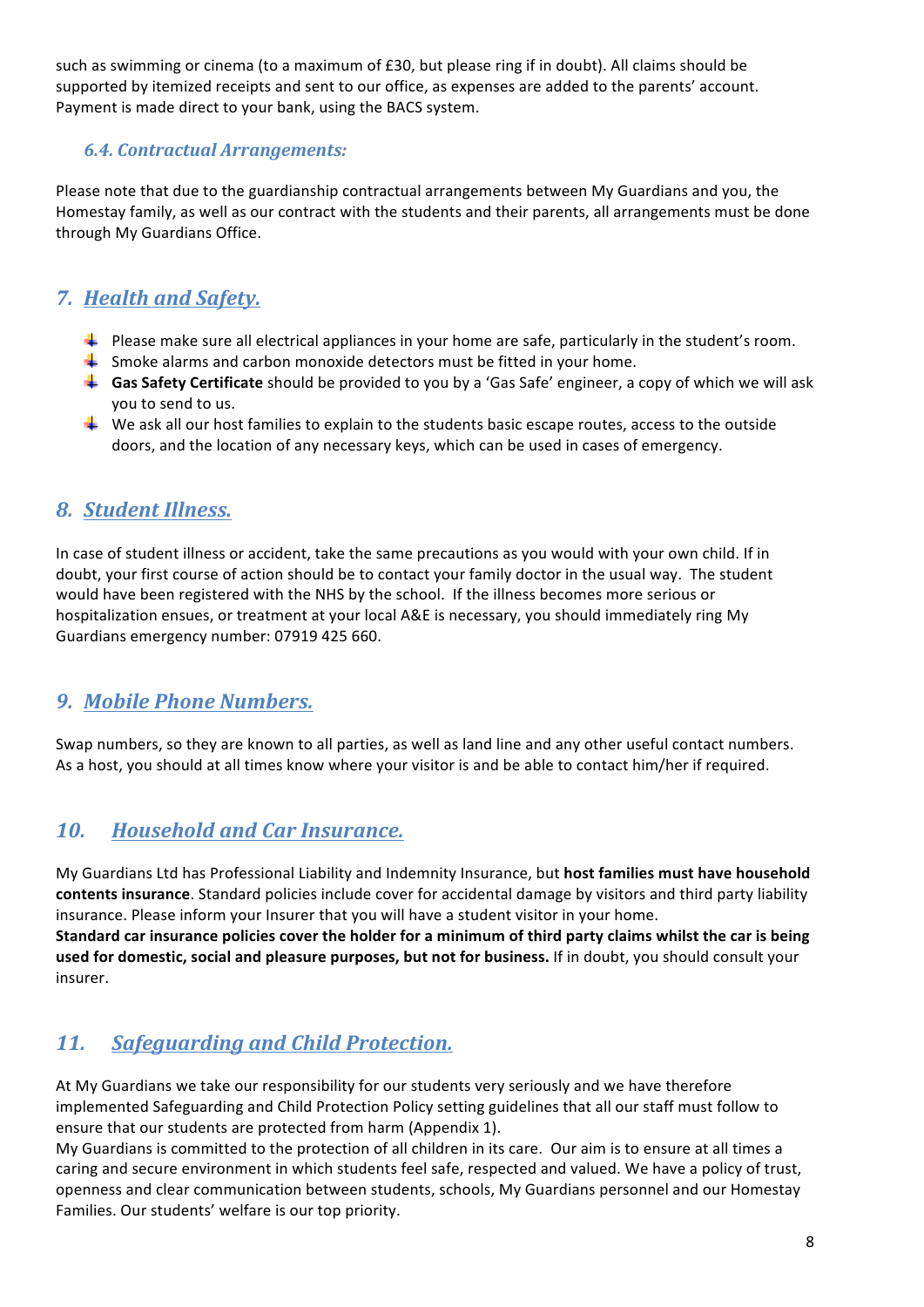#### **Please read all relevant sections in our Safeguarding Policy:**

#### *Bullying including Cyber-bullying & E-Safety Guidelines.*

My Guardians produced guidelines for students on how to deal with any bullying issues they or their friends may be facing. We are asking all our host families to familiarize themselves with these guidelines.

#### **↓** Safe Use of the Internet.

My Guardians produced guidelines for students and host families concerning safe use of the Internet. Please see more details in our Safeguarding Policy.

#### *Prevent / Anti-radicalisation.*

My Guardians has a suitable policy to cover the aspects of anti-radicalisation, it relates to all relevant points contained in the latest version of the government guidance; The Prevent Duty: for schools and childcare providers. And prevent Duty Guidance.

*If* you have any Safeguarding concerns, contact the Child Protection Officer Mrs. Irina Bowman on *07919425660.*

## 12. *DBS* check, training and updates:

As a Homestay family, you will be expected to protect the students that you host and you will be required to have a valid Criminal Records Bureau (CRB) disclosure. Host will be required to complete online Basic Awareness Training (formerly Level 1 Safeguarding).

*My Guardians is currently going through AEGIS application process.* 

As part of the application process we are required to inform our host families that they must co-operate when *there is an inspection by AEGIS or any other statutory body. We informed our host families that a meeting with* the host family and access to their accommodation at a pre-arranged time might be necessary. We kindly asked hosts to cooperate during the inspection and received their reassurance that we will be fully *supported by hosts during the process of inspection.*

## *13. Guardianship Responsibilities during Contagious Pandemic.*

## *My Guardians responsibilities as per MYG Statement on COVI-19 dated 27th May 2020.*

## *What My Guardians will do during this current pandemic time?*

- $\downarrow$  We continue to monitor the situation regularly and to follow the advice of Public Health England (PHE).
- $\ddot{\phantom{1}}$  We also follow advice and are part of Safe Schools UK who, in turn, refer to the Boarding Schools' Association (BSA) and follow their Covid-Safe Charter.
- $\blacksquare$  My Guardians offer accommodations in host families for our guardianship students who remain in the UK and who have not been able to travel home.
- $\ddot{+}$  The UK government imposes a 14-day quarantine on international arrivals from 8th June. This rule will be reviewed every three weeks.
- $\blacksquare$  My Guardians committed to assisting schools and parents in the safe return of students in the Autumn 2020.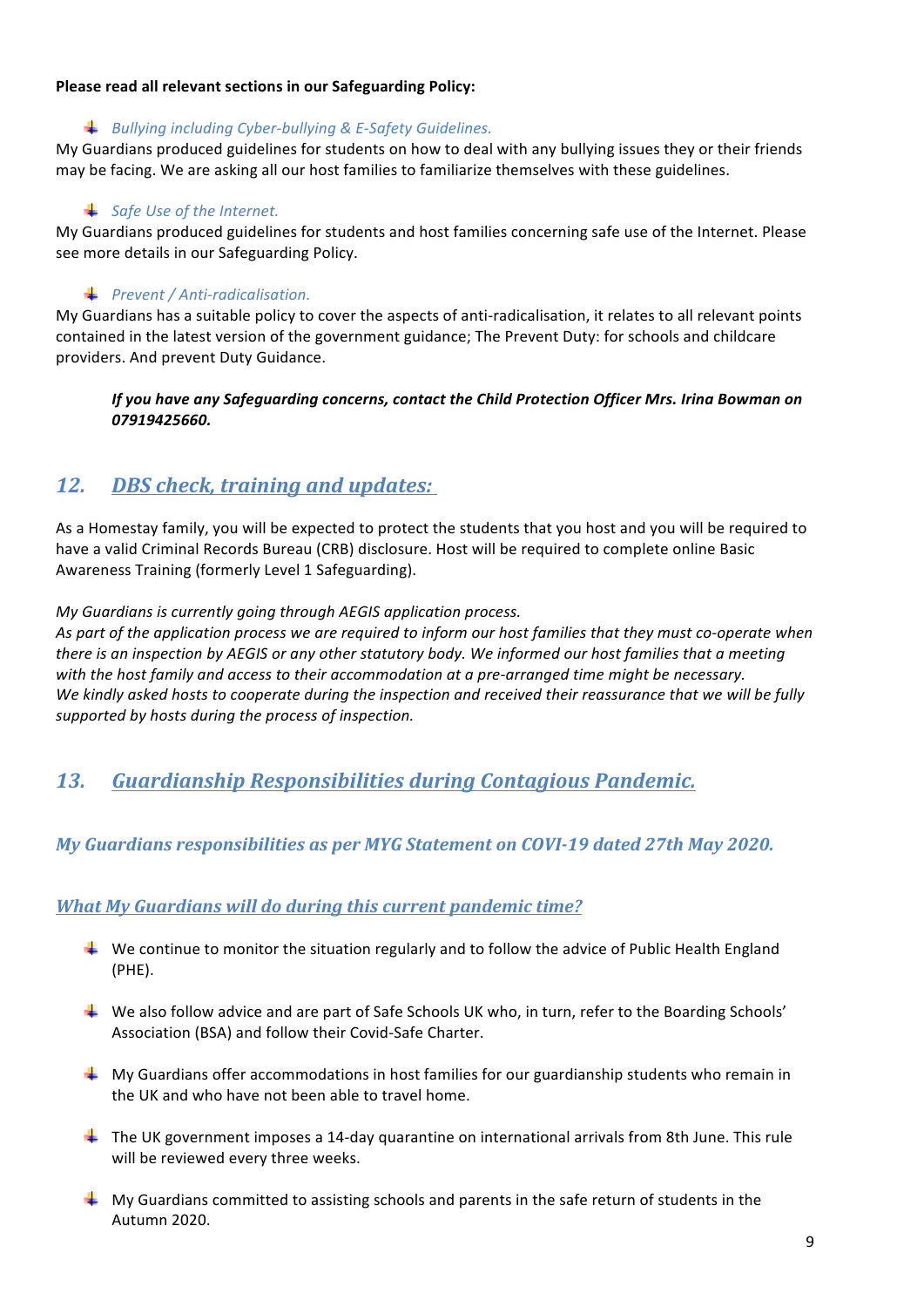#### *My Guardians commitment to helping students returns safely to UK boarding schools*

 $\downarrow$  My Guardians personnel are committed to assisting schools and parents in the safe return of students in the Autumn 2020.

#### *Coordination of Flights and UK travel.*

It is likely that some travel will need to be planned at the last minute as flights become available. My Guardians pledge to be working with emergency assistance available 24/7 throughout the summer break to facilitate the immediate assistance required for parents arranging flights for arriving students.

#### *Safe Travel Arrangements.*

 $\textcolor{red}{\textbf{4}}$  We recommend that parents choose My Guardians to organise airport transfers with drivers who are experienced with picking up international boarding students and who are committed to abiding by strict social distancing and hygiene standards.

#### *Quarantine facilities.*

Where schools are unable to assist with quarantine, My Guardians will assist, in some exceptional cases, in host families who are prepared and equipped to offer this service.

#### *If boarding students display COVID-19 symptoms whilst at school:*

 $\perp$  My Guardians will follow Public Health England advice and are therefore not permitted to move a symptomatic student from their household unit. Host families are not in a position to take over the care of students with suspected COVID-19. Schools also follow Public Health England advice and that of the Safe Schools UK and BSA Charters and provide isolation on school premises for such students.

#### If students display symptoms whilst at a host family provided by My Guardians.

 $\pm$  Host families sign up to a COVID-19 Charter and Policy when taking in students and would continue to care for students who display symptoms whilst at their home. They would follow medical advice and would liaise closely with My Guardians that will keep the school and overseas parents fully informed of the situation.

#### *School holidays.*

 $\blacksquare$  My Guardians will work closely with schools to offer clear guidance to students and their parents on the best course of action for the October half term and Christmas holidays 2020. If students remain in the UK, and are not able to stay at school, MYG will be able to assist with accommodation.

## In the event of a school closure.

In the event of a prolonged school closure, My Guardians would continue to follow the advice of the Department for Education and Public Health England.